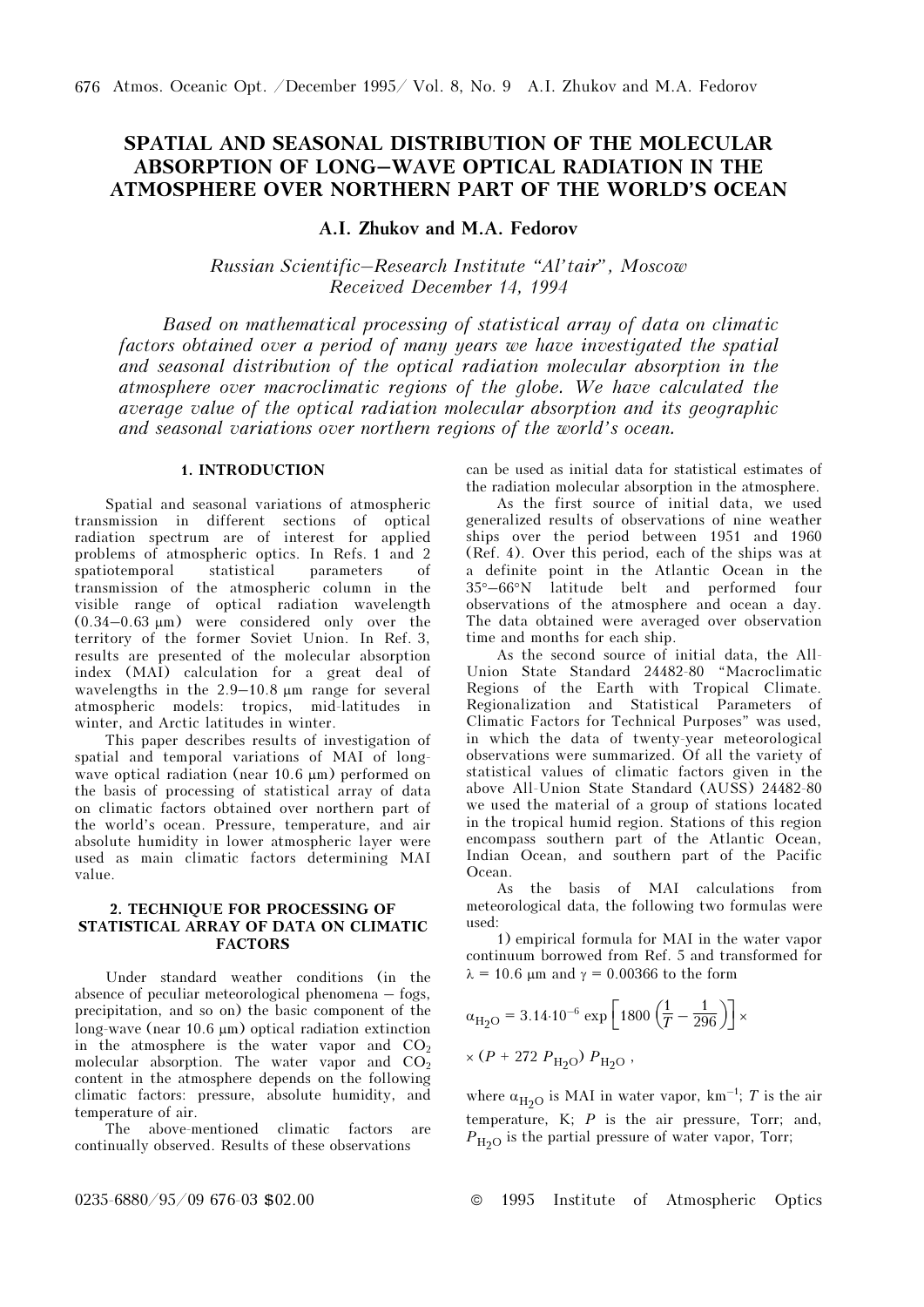2) empirical formula for MAI for  $CO<sub>2</sub>$  at  $λ = 10.6 \mu m (Ref. 6):$ 

$$
\alpha_{\rm CO_2} = 7.57 \cdot 10^{-2} \left(\frac{296}{T}\right)^{3/2} \exp\left[2233 \left(\frac{1}{296} - \frac{1}{T}\right)\right],
$$

where  $\alpha_{\text{CO}_2}$  is MAI in CO<sub>2</sub>, km<sup>-1</sup>.

The radiation MAI in the atmosphere is the sum  $\alpha_{\text{H}_2\text{O}}$  +  $\alpha_{\text{CO}_2}$ . When calculating  $\alpha_{\text{H}_2\text{O}}$  and  $\alpha_{\text{CO}_2}$  from the meteorological data of weather ships, the values of the air pressure and temperature as well as partial pressure of water vapor were selected from the statistical material on meteorological observations. When processing the data of AUSS 24482-80, the air pressure was taken equal to its mean value of 760 Torr.

# 3. STATISTICAL PARAMETERS OF MOLECULAR ABSORPTION VARIABILITY

Figure 1 shows the most general results of the estimate of the long-wave radiation MAI in northern part of the world's ocean, with the average-annual MAI values (with minimum and maximum monthly standard deviations) as functions of latitude. Figure 2 shows the data on the MAI annual behavior. In Figs. 1 and 2, the letters  $A, B, C, D, E, I, J, K$ , and M denote weather ships (international notation). Ground-based stations Bitam, Calcutta, Havana, and Manaus are denoted by letters  $B, C, H$ , and M enclosed in circles.

Figure 1 shows a clearly defined latitude variation of MAI. In polar latitudes, the average-annual MAI values are close to 0.1 km–1. In mid-latitudes, MAI varies within  $0.15-0.20 \text{ km}^{-1}$ . In low latitudes and at the equator, the average-annual values of MAI increase up to  $0.35-0.50 \text{ km}^{-1}$ . As one can see from Figs. 1 and 2, the annual variation of MAI has especially large amplitude within 40°–20°N, where maximum average monthly values (July–September) exceed minimum ones (January–March) by a factor of 2–2.5. The results obtained are in good agreement with the results of Ref. 3 according to which the MAI values were the following:  $0.05 \text{ km}^{-1}$  for winter in Arctic latitudes, 0.1  $km^{-1}$  for winter in mid-latitudes, and 0.6  $km^{-1}$  for tropics.



In AUSS 24482-80, the data are compiled so that it is possible to estimate not only the average monthly and average-annual MAI values, but also the recurrence (relative frequency of repetition) of MAI specific values. As an example, Fig. 3 shows recurrence  $(q)$  of MAI for three points, namely, Bitam  $(B)$ , Calcutta  $(C)$ , and Havana  $(H)$ . Figure 3 shows that although the MAI recurrence curves for Calcutta and Havana have two maxima, all three curves indicate the highest recurrence of MAI values more than  $0.4 \text{ km}^{-1}$ . From a comparison of Figs. 1 and 3, it is clear that the average-annual MAI values for Havana are  $0.38 \text{ km}^{-1}$   $(0.30 - 0.46 \text{ km}^{-1})$  but most often (in 25 percent of cases) the MAI values are equal to  $0.45 \text{ km}^{-1}$ .



The above-presented MAI estimates obtained for northern part of the world's ocean indicate that the MAI average-annual value increases from the north to the south from 0.1 to  $0.2 \text{ km}^{-1}$  in mid-latitudes and reaches  $0.4-0.5 \text{ km}^{-1}$  in tropics and at the equator. In southern latitudes, the most probable MAI values are  $0.4 \text{ km}^{-1}$ .